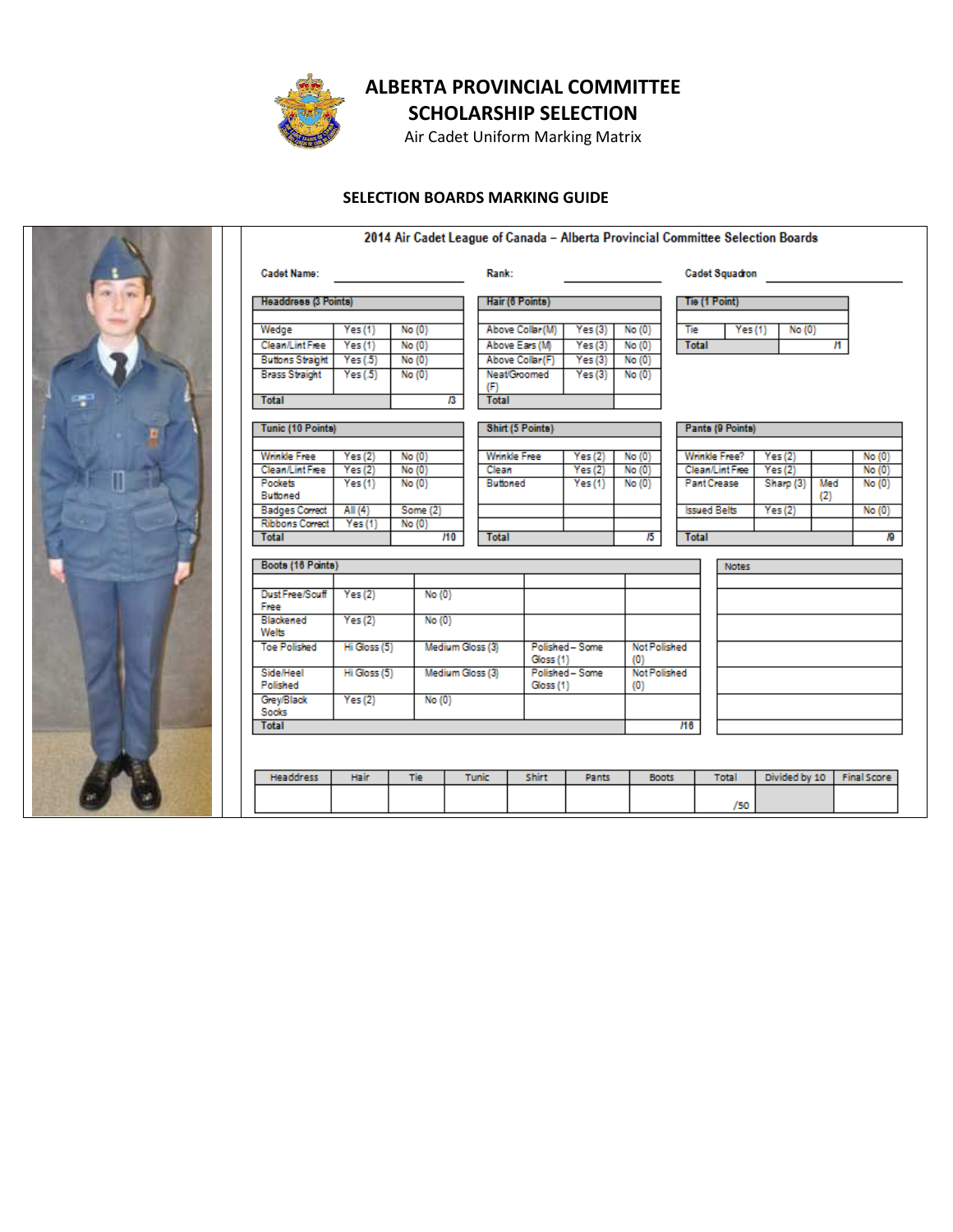

Air Cadet Uniform Marking Matrix

Order of Dress: C2

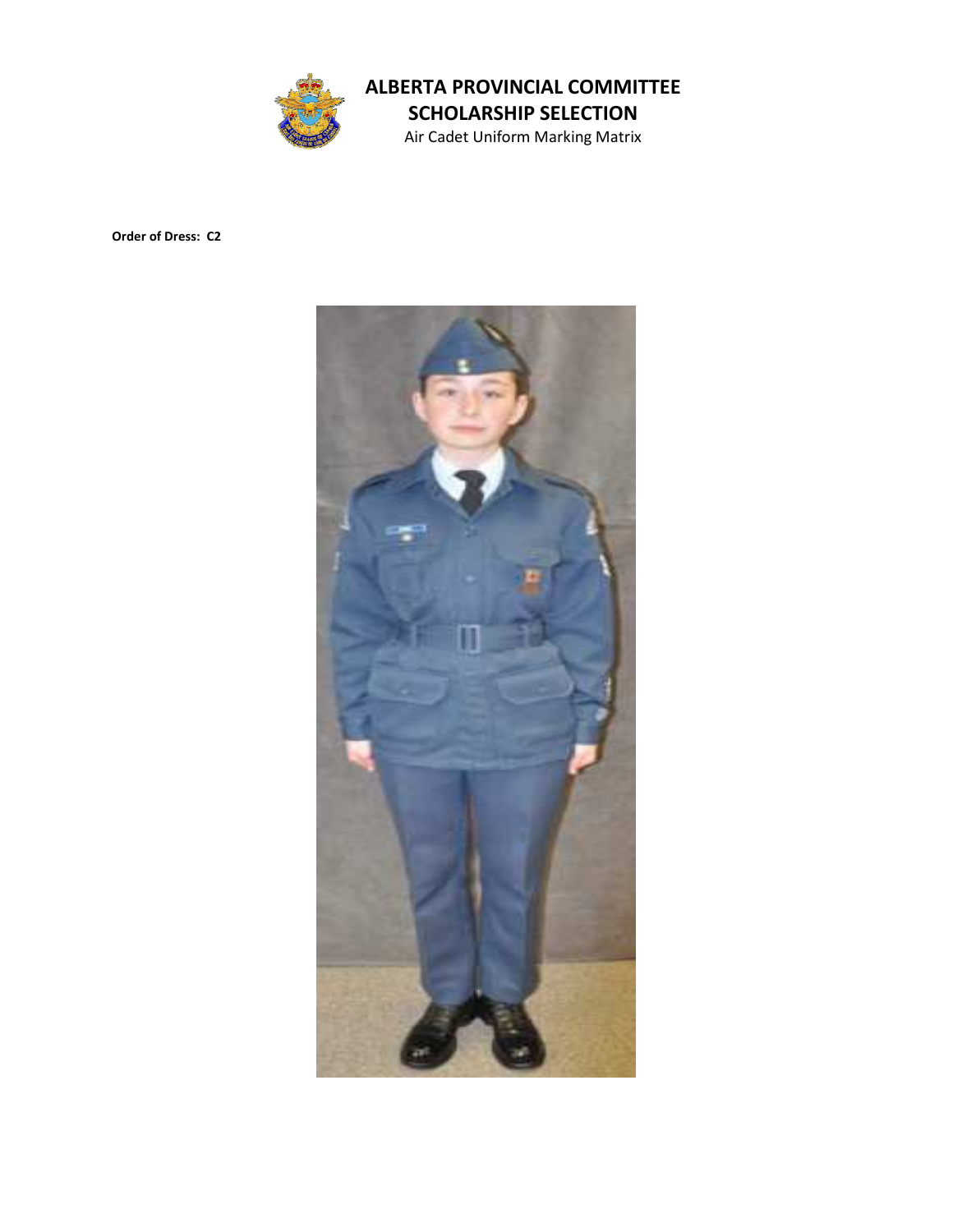

Air Cadet Uniform Marking Matrix

#### The Air Cadet Uniform Consists of the following items:

#### **WEDGE**



- The wedge shall be worn on the right side of the head, lower point of the front crease in the centre 0f the forehead and with the front edge of the cap 2.5-cm above the right eyebrow. Two Air Force buttons must be attached in pre-cut holes at the front;
- or
- Wedge hat badge. A new woven insignia has replaced the metal insignia previously used. The woven insignia shall be sewn on the left side of the wedge by the manufacturing company;

#### TUNIC



- Tunic with name tag and ribbons The jacket with cloth belt shall be worn fully buttoned with the exception of the top button.
- The sleeves of the jacket shall be roll-pressed with no creases.
- Only those plastic blue buttons distributed with the uniform jacket may be worn;
- Jacket belt. Shall be worn so as the excess of the belt, once attached, is on the left side of the buckle.
- The buckle shall be adjusted so that the excess of the belt on the left side is not more than 8 cm;

#### TUNIC BADGES





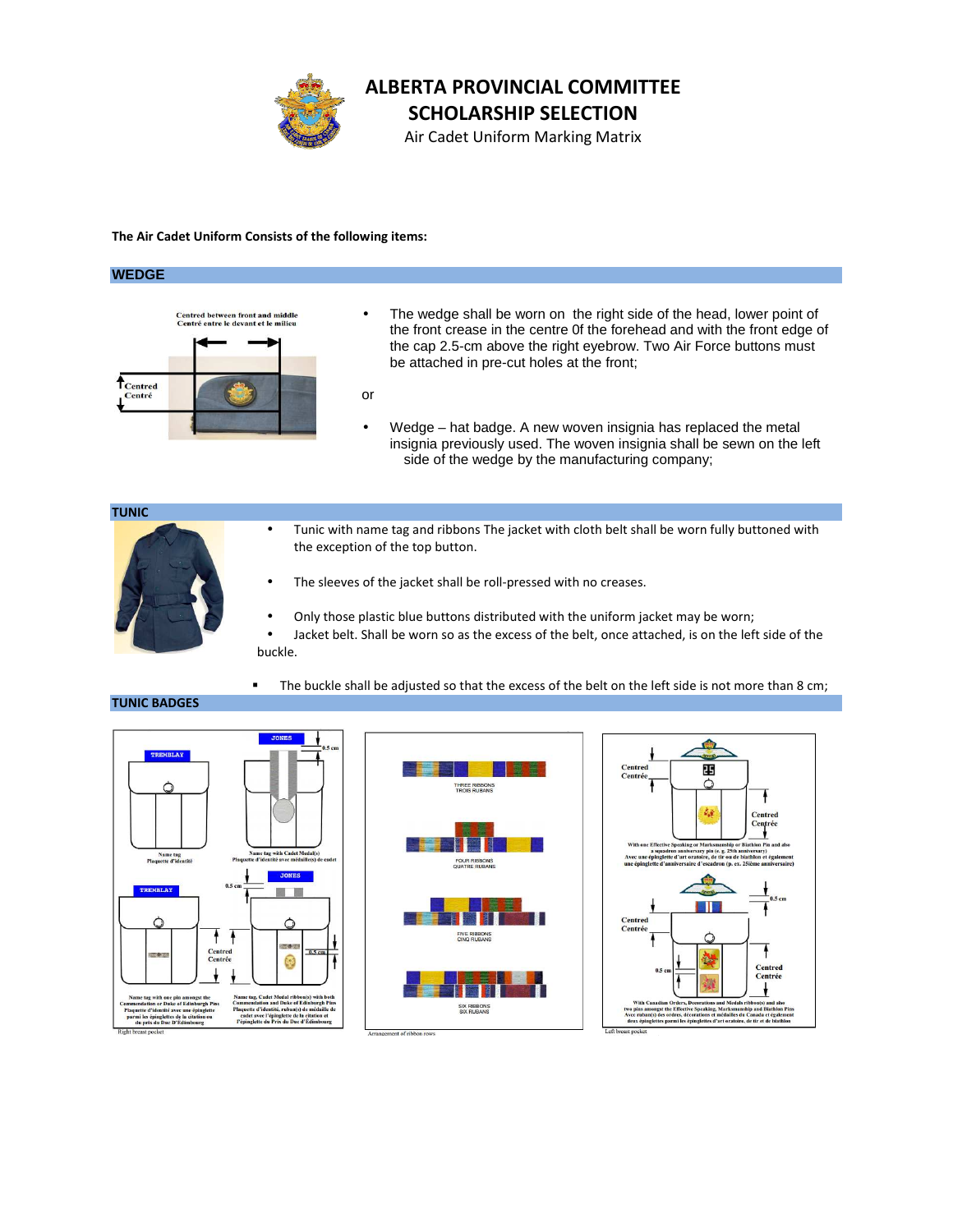

SCHOLARSHIP SELECTION

Air Cadet Uniform Marking Matrix

#### TUNIC SLEEVE (WARRANT OFFICER FIRST AND SECOND CLASS)



 $2 \text{ cm}$ The music badge is worn centred, mid-way between<br>the elbow and the upper<br>shoulder seam L'insigne de musique se<br>porte centré, à mi-chemin<br>entre le coude et la couture<br>supérieure de l'épaule  $\begin{pmatrix} 1 & 1 \\ 1 & 1 \end{pmatrix}$ The Rank badge is worn<br>centred at the same height<br>as the right sleeve ∔ L'insigne de grade se porte<br>centré à la même hauteur<br>que la manche droite 000 ł Left sleeve (WO1 and WO2)

TUNIC SLEEVES FLIGHT SERGEANT AND BELOW



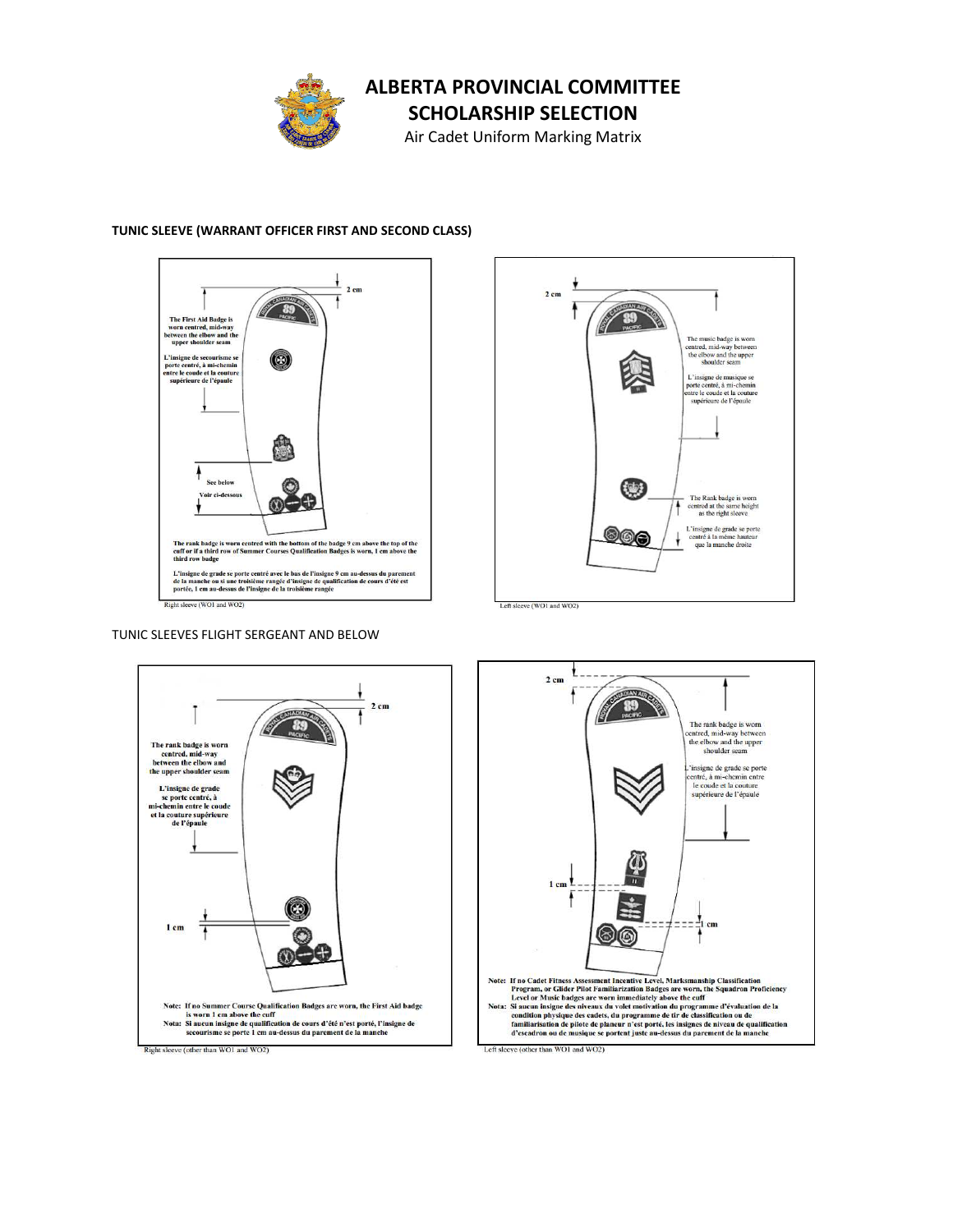

SCHOLARSHIP SELECTION

Air Cadet Uniform Marking Matrix

#### DRESS SHIRT WITH RANK SLIP-ONS



#### Trousers/Slacks



- The trousers/slacks shall be steam pressed without starch so as to have creases down the centre of each leg in the front and back.
- Creases shall extend from the top of the leg to the bottom; they shall not be sewn or glued.
- The length should extend to the 3rd eyelet of the ankle boot;

#### BELT



- Belt and buckle with Air cadet badge for trousers/slacks. A narrow black web belt with brass buckle displaying the Air cadet badge.
- Only those buckles with the Air cadet badge or without any badge are allowed with the uniform;

#### GREY SOCKS



- Grey wool socks. Shall be worn with boots.
- A cadet may elect to wear his own personal socks, grey or black,
- Wool, cotton or nylon, in lieu of the grey wool socks received.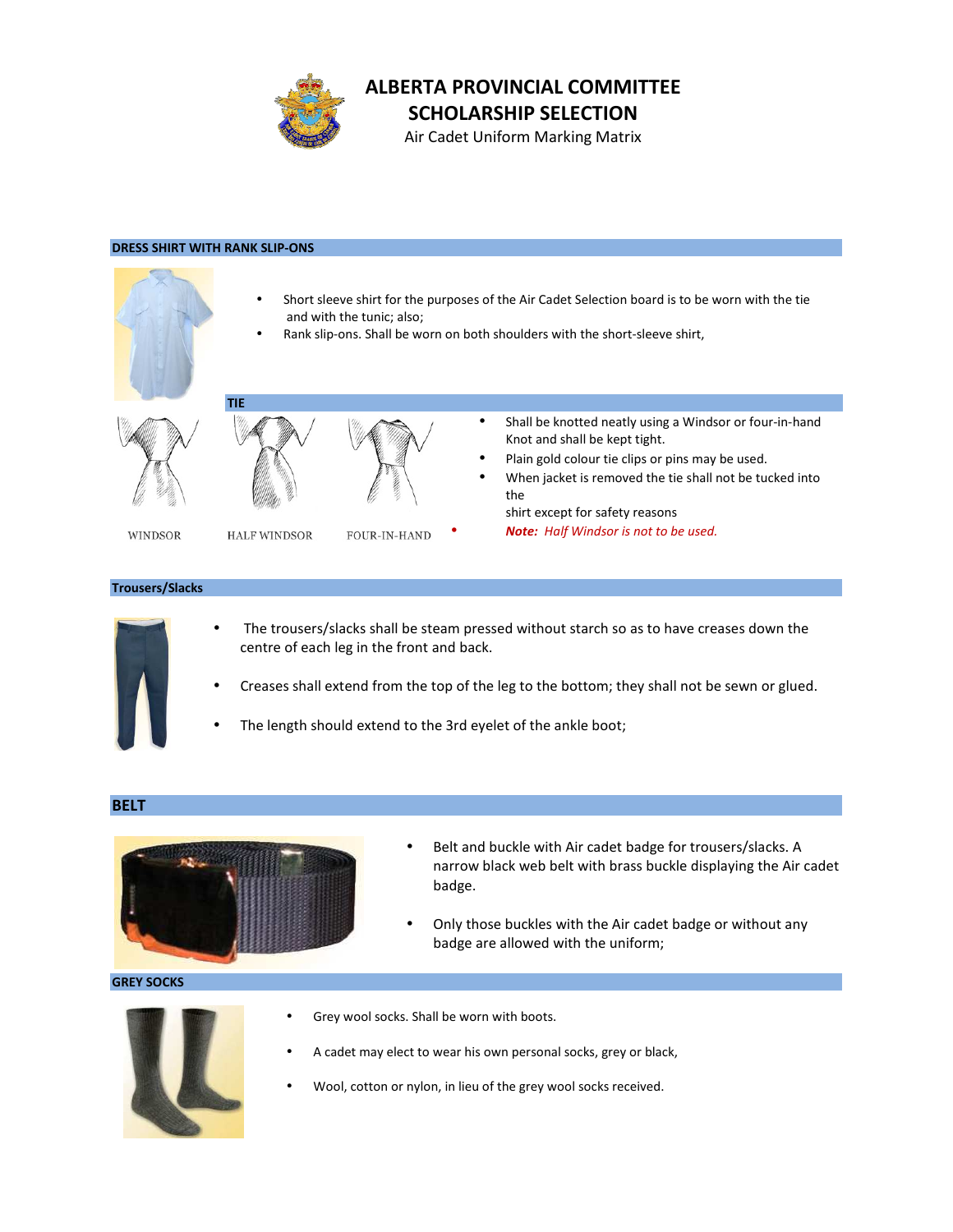

SCHOLARSHIP SELECTION

Air Cadet Uniform Marking Matrix

#### **BOOTS**



- Shall be laced across horizontally from side to side.
- Boots shall not be modified with any type of metal cleats, hobnails or other metal attachments to heel or sole.
- No varnish other than shoe polish can be used to shine the boots.

HAIR



- Male cadets must always be clean-shaven when attending cadet activities, even when wearing civvies.
- Their hairstyle should reflect the occasion as well as the clothes being worn.
- Moustaches. When moustaches are worn alone, the unshaven portion of the face shall not extend outwards beyond the corners of the mouth.
- Moustaches shall be kept neatly trimmed; not be greater than 2 cm (3/4 in.) in bulk; not extend below the corners of the mouth and not protrude beyond the width of the mouth.

• Beards. Only cadets adherent of the Sikh religion experiencing recognized medical problems preventing them from shaving may wear the beard. In the latter case, a note from a medical practitioner is required.

- Female cadet hair must be put in a bun or braid when in uniform.
- It must be gathered in a way that prevents it from falling over the face.
- The following additional details apply to female cadets. Hair shall not extend below the lower edge of the shirt collar (see exception below). Exaggerated styles, including those with excessive fullness or extreme height, are not authorized.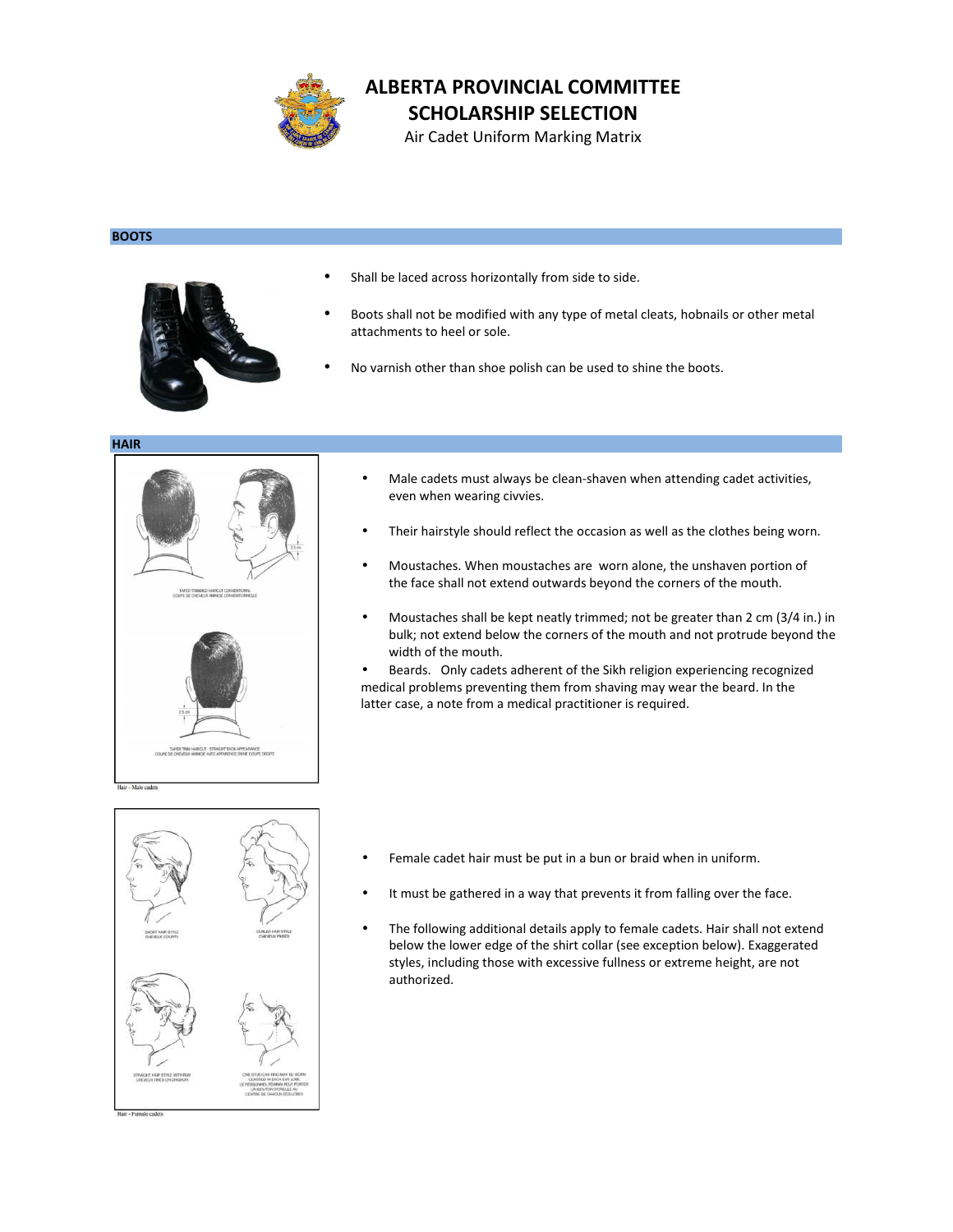

Air Cadet Uniform Marking Matrix



- Braids, if worn, shall be styled conservatively and tied tightly; secured at the end by a knot or a small-unadorned fastener.
- A single braid shall be worn in the centre of the back.
- Double braids shall be worn behind the shoulders.
- Hair shall be a maximum length when gathered behind the head and braided which does not extend below the top of the armpit.
- Multiple braids and/or cornrows shall be directed toward the back of the head, pulled tight to the head and secured at the end by a knot or a small unadorned fastener.
- Multiple braids extending below the lower edge of the collar are to be gathered in a bun. With the permission of the sqn CO, a reasonable period may be authorized in order to transition from short to long hairstyles during which time hair may extend below the lower edge of the shirt collar.

**JEWELLERY** 

- Cadets are not permitted to wear body jewellery, including nose or lip piercings, while at cadet activities, whether in or out of uniform.
- The only jewellery that may be worn in uniform shall be a wristwatch, a medical alert bracelet and
- a maximum of two rings, which are not of a costume jewellery nature.
- In addition, female cadets in uniform may wear a single pair of plain gold, silver stud or white pearl earrings in pierced ears. The single stud earring, worn in the centre of each earlobe, shall be spherical in shape and not exceed 0.6 cm in diameter.
- No other type of earring shall be worn except for a gold or silver-healing device of similar shape and size, which may be worn while ears are healing after piercing. Only a single earring or healing device, worn in the centre of each ear lobe, may be worn at a time.
- Male cadets are not authorized to wear an earring or earrings.
- Cadets shall not acquire visible tattoos that could be deemed to be offensive (e.g. pornographic, blasphemous, racist, etc.) or otherwise reflect discredit on the CCO.
- Cadets in uniform shall not wear visible body piercing adornments (tongue included), with the exception of female cadets earrings.
- Covering the unauthorized piercing with an adhesive bandage (band-aid™) is not acceptable.